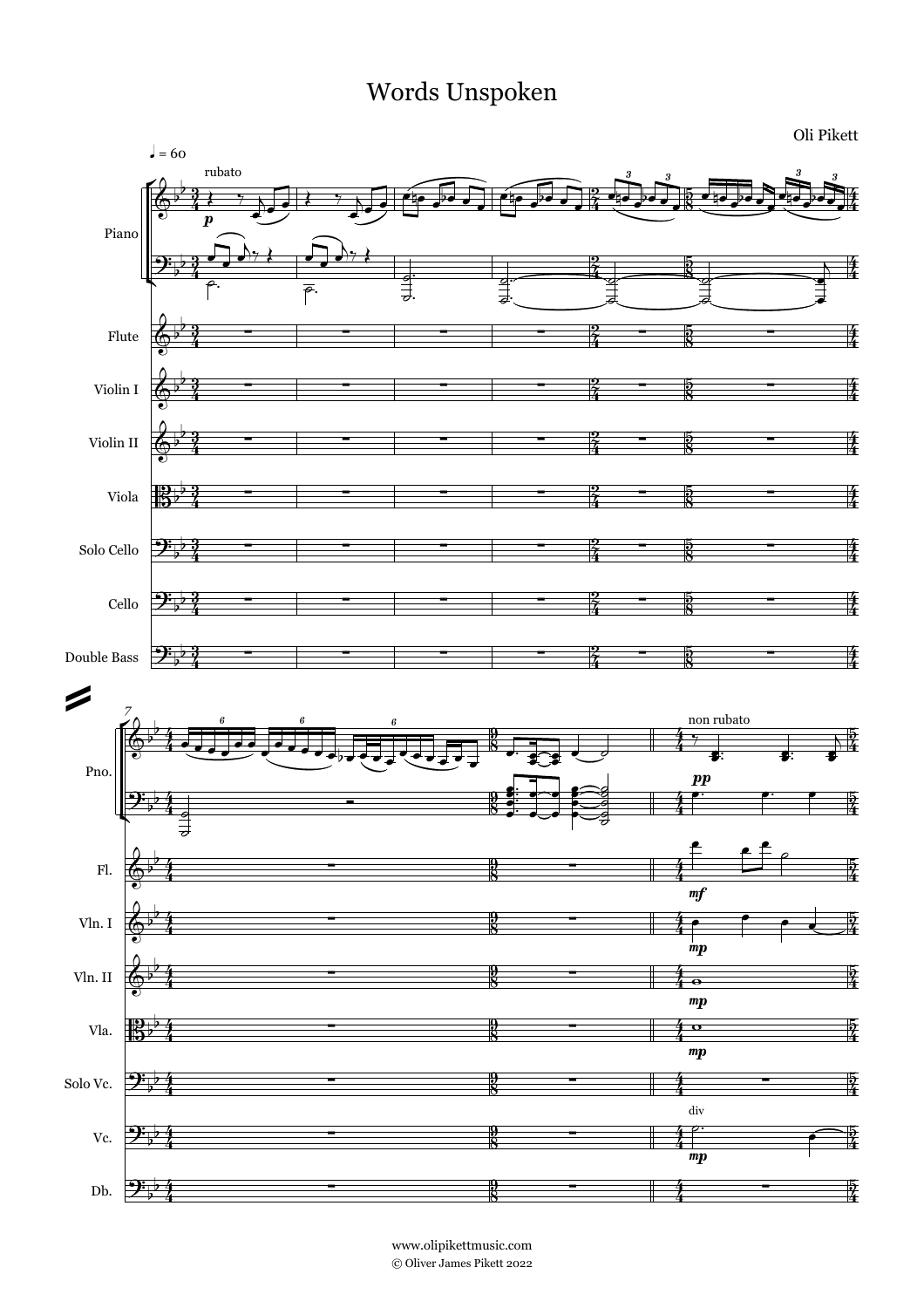

2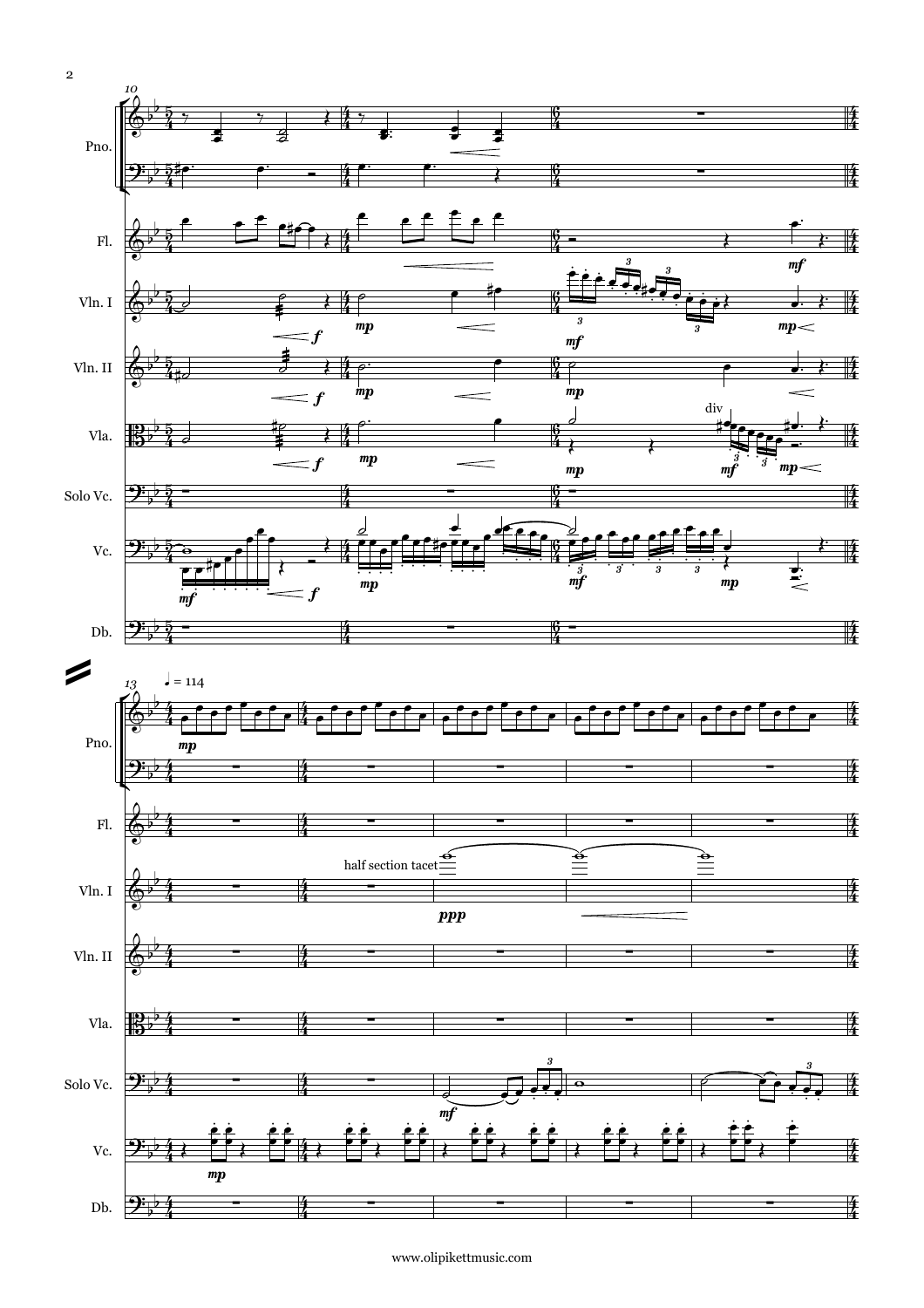



www.olipikettmusic.com

3